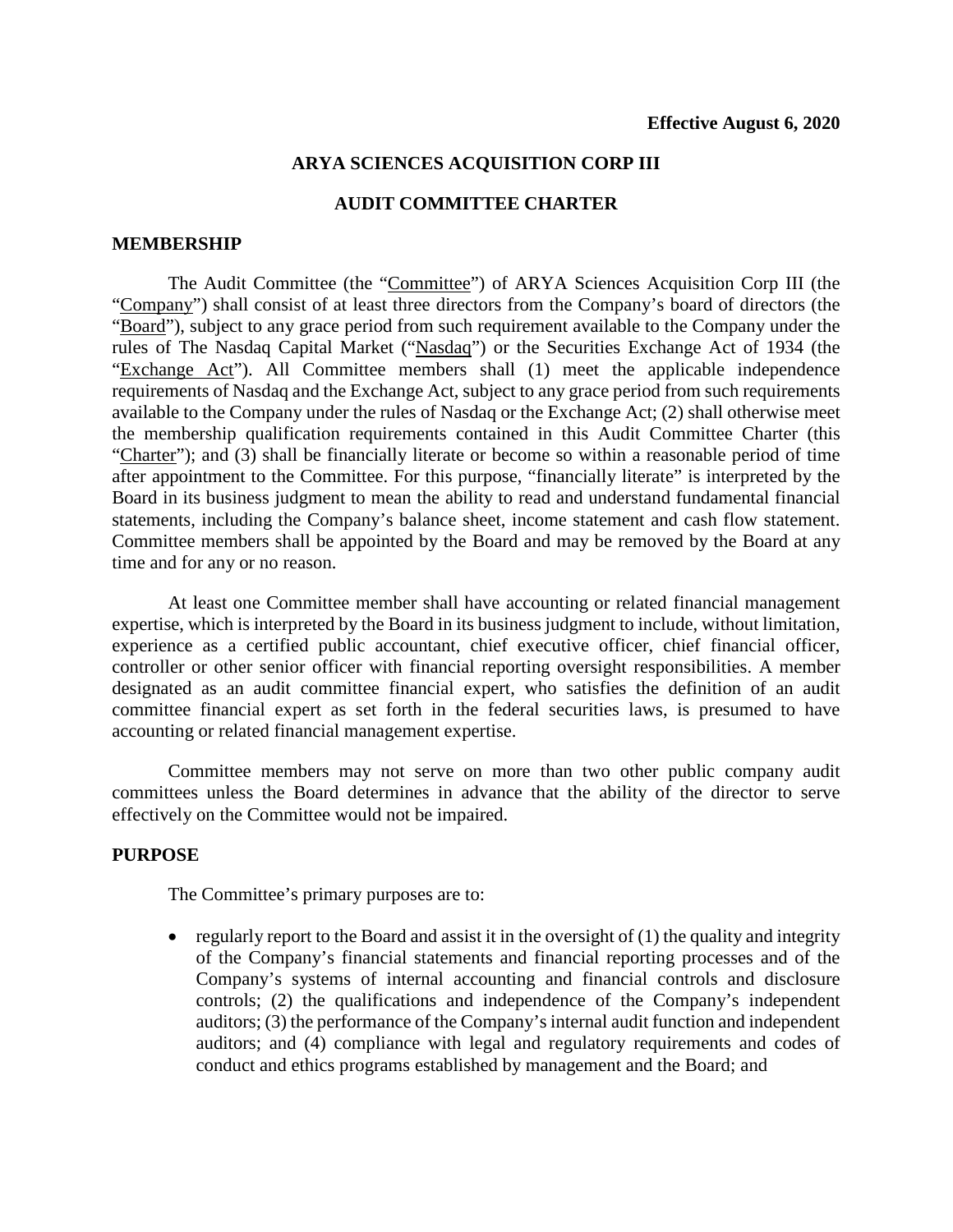• prepare the report of the Committee required by the rules and regulations of the Securities and Exchange Commission (the "SEC") for inclusion in the Company's annual proxy statement.

The Committee is not responsible for planning or conducting audits or for any determination that the Company's financial statements and disclosures are complete and accurate or are in accordance with generally accepted accounting principles in the United States ("GAAP"). Those tasks are the responsibility of the Company's management and independent auditors.

### **STRUCTURE AND OPERATIONS**

The Board shall designate one of the members of the Committee to serve as chairperson (the "Chair") of the Committee. The Committee shall meet periodically at such times as it determines to be necessary or appropriate and shall periodically report to the Board regarding any issues that arise with respect to the quality or integrity of the Company's financial statements, the Company's compliance with legal or regulatory requirements, the performance and independence of the Company's independent auditors, the performance of the Company's internal audit function or any other issues, recommendations or findings as it deems appropriate.

A majority of the members of the Committee shall constitute a quorum for the transaction of business. The Committee may act only upon approval of a majority of its members. The action of the Committee at a meeting at which a quorum is present shall be the act of the Committee. The Committee may act in writing by the unanimous consent of its members. The Committee may invite the Chairman of the Board, if any, the Chief Executive Officer or others to attend all or a portion of its meetings. The Committee shall have the opportunity at each regularly scheduled meeting to meet in executive session without the presence of management. In addition, the Committee shall meet periodically with management, with the head of internal audit and with the independent auditors in separate executive sessions to discuss any matters that the Committee or any of these persons or groups believes should be discussed privately. The Committee may delegate any of its responsibilities to one or more subcommittees as it may deem appropriate, to the extent allowed by applicable law and the rules of Nasdaq.

#### **AUTHORITY AND RESOURCES**

The Committee is directly responsible for the appointment (subject, if applicable, to shareholder ratification), compensation, retention and oversight of any independent auditor engaged for the purpose of preparing or issuing an audit report or performing other audit, review or attest services for the Company, and the independent auditor must report directly to the Committee. The Committee also shall have the authority to engage outside legal, accounting or other advisors as the Committee determines to be advisable in carrying out its responsibilities hereunder. The Company shall pay to any independent auditor or outside legal or other advisor retained by the Committee such compensation, including, without limitation, usual and customary expenses and charges, as shall be determined by the Committee. The Company also shall pay such ordinary administrative expenses of the Committee that are necessary or appropriate in carrying out its duties as shall be determined by the Committee.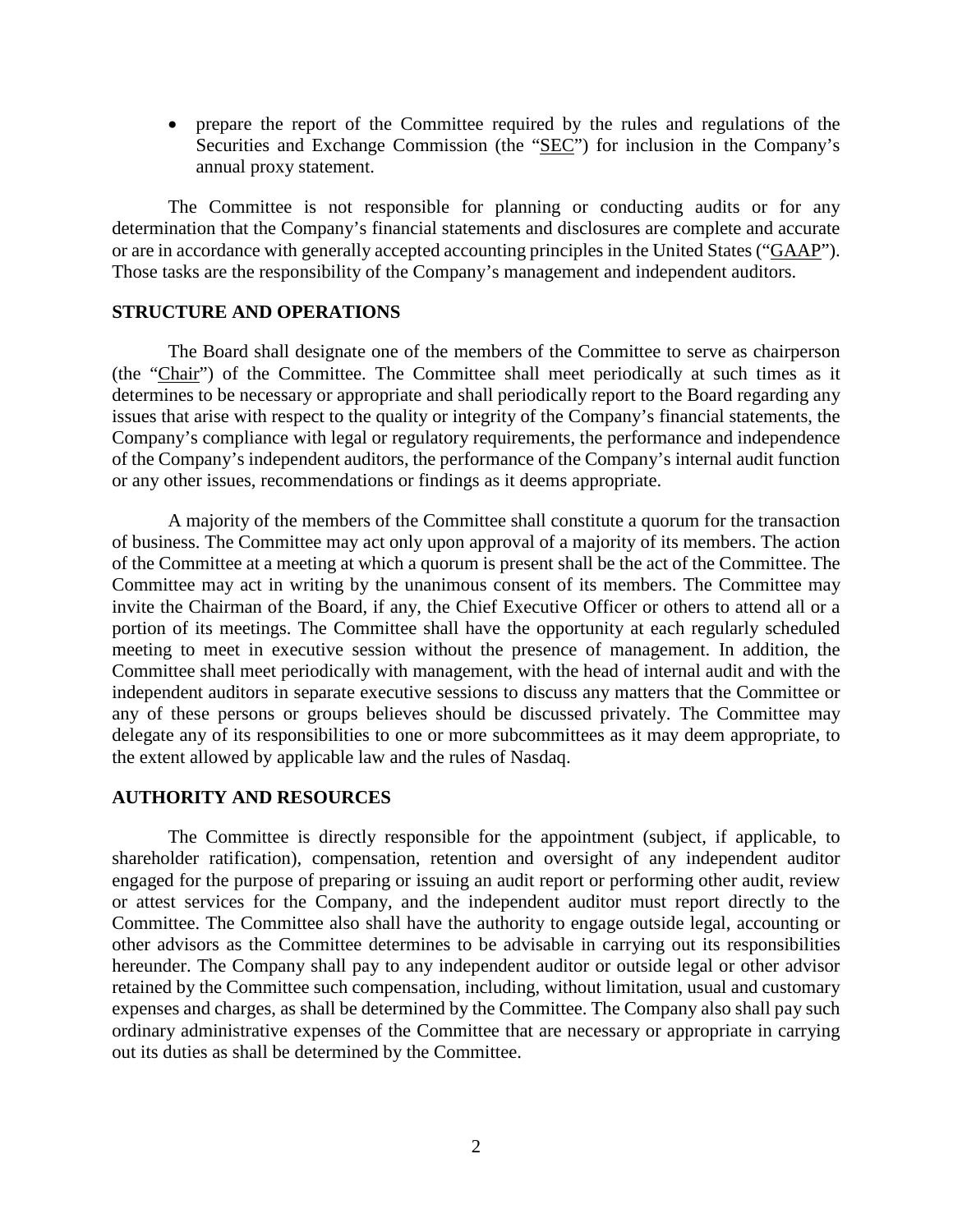# **RESPONSIBILITIES**

The responsibilities of the Committee shall include the following, along with any other matters the Board may delegate to the Committee from time to time:

## **Financial Statements and Disclosures**

- 1. Review and discuss with management and the independent auditors:
	- The Company's annual audited financial statements and quarterly unaudited financial statements. This review must be conducted at a meeting (whether in person, telephonic or otherwise) and must include a review of the Company's specific disclosures under Management's Discussion and Analysis of Financial Condition and Results of Operations. The Committee shall recommend to the Board whether the annual audited financial statements should be included in the Company's Annual Report on Form 10- K.
	- The independent auditors' report mandated by Section 10A of the Exchange Act regarding: (a) illegal acts, (b) related party transactions, (c) critical accounting policies and practices, (d) alternative treatments of financial information within GAAP that have been discussed with management, along with the ramifications of the use of such alternative disclosures and treatments and the treatment preferred by the independent auditors, and (e) other material written communications between the independent auditors and management, such as any management letter or schedule of unadjusted differences.
	- Major issues regarding accounting principles and financial statement presentations, including any significant changes in the Company's selection or application of accounting principles and major issues as to the adequacy and effectiveness of the Company's internal controls and any special audit steps adopted in light of material control deficiencies.
	- Analyses prepared by management and/or the independent auditors setting forth significant financial reporting issues and judgments made in connection with the preparation of financial statements, including analyses of the effects of alternative GAAP methods on the financial statements.
	- The effect of regulatory and accounting initiatives, as well as off-balance sheet structures, on the financial statements of the Company.
- 2. Discuss the Company's policies governing the process by which risk assessment and risk management is undertaken. Once per year, the Committee should discuss the Company's major financial risk exposures and the steps management has taken (including guidelines and policies) to monitor and control such exposures.
- 3. Discuss the Company's earnings press releases, as well as financial information and earnings guidance provided to analysts and rating agencies. This discussion may be general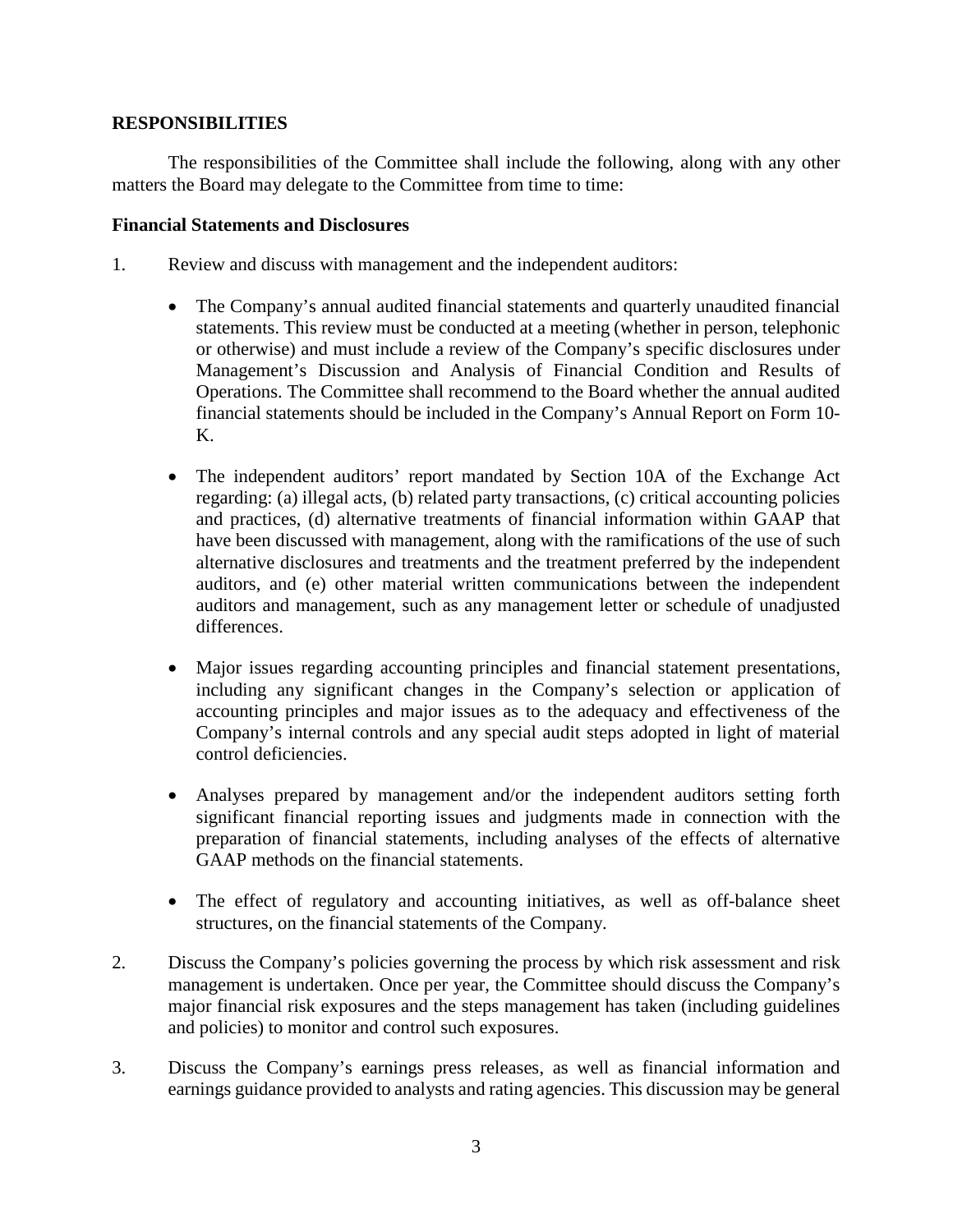(i.e., in terms of the types of information to be disclosed and the type of presentation to be made, paying particular attention to the use of "pro forma" or "adjusted" non-GAAP financial information), and the Committee need not discuss in advance each earnings release or each instance in which the Company may provide earnings guidance.

4. Review disclosures made by the Chief Executive Officer and Chief Financial Officer regarding any significant deficiencies or material weaknesses in the design or operation of the Company's internal control over financial reporting that are reasonably likely to adversely affect the Company's ability to record, process, summarize and report financial information and any fraud that involves management or other employees that have a significant role in the Company's internal control over financial reporting.

# **Ethical and Legal Compliance**

- 5. Exercise oversight of the implementation and effectiveness of the the Company's Code of Ethics (the "Code"), and make recommendations to the Board regarding any changes, amendments, and modifications to the Code.
- 6. At least annually, review with the Chief Financial Officer or other designated executive officer (the "Representative"), and other ethics and compliance personnel as appropriate, the ethics and compliance function, including responsibilities, resources, Code implementation, assessment of Code effectiveness, and inquiries made to the Representative.
- 7. Establish procedures for (a) the receipt, retention and treatment of complaints received by the Company regarding accounting, internal accounting controls or reports which raise material issues regarding the Company's financial statements or accounting policies, and (b) the confidential, anonymous submission by Company employees of concerns regarding questionable accounting or auditing matters, including a whistleblower hotline.
- 8. Discuss with the Company's Representative (or such other person having responsibility for oversight of the Company's legal matters as appropriate) legal matters that may have a material impact on the Company's financial statements or compliance policies.
- 9. Approve all waivers of the Code for officers of the Company.

## **Independent Auditors**

10. Approve the annual audit fees to be paid to the independent auditors. Pre-approve all audit services, as well as all permitted non-audit services to be performed for the Company by the independent auditors, including the fees and terms of the services to be performed, as and to the extent required by the Exchange Act and the Sarbanes-Oxley Act of 2002. The Committee must consider whether the provision of permitted non-audit services by the independent auditors is compatible with maintaining the auditor's independence, and shall solicit the input of management and the independent auditors on that issue. The Chair (or any Committee member if the Chair is unavailable) may pre-approve such services in between Committee meetings; provided, however, that the Chair (or such other Committee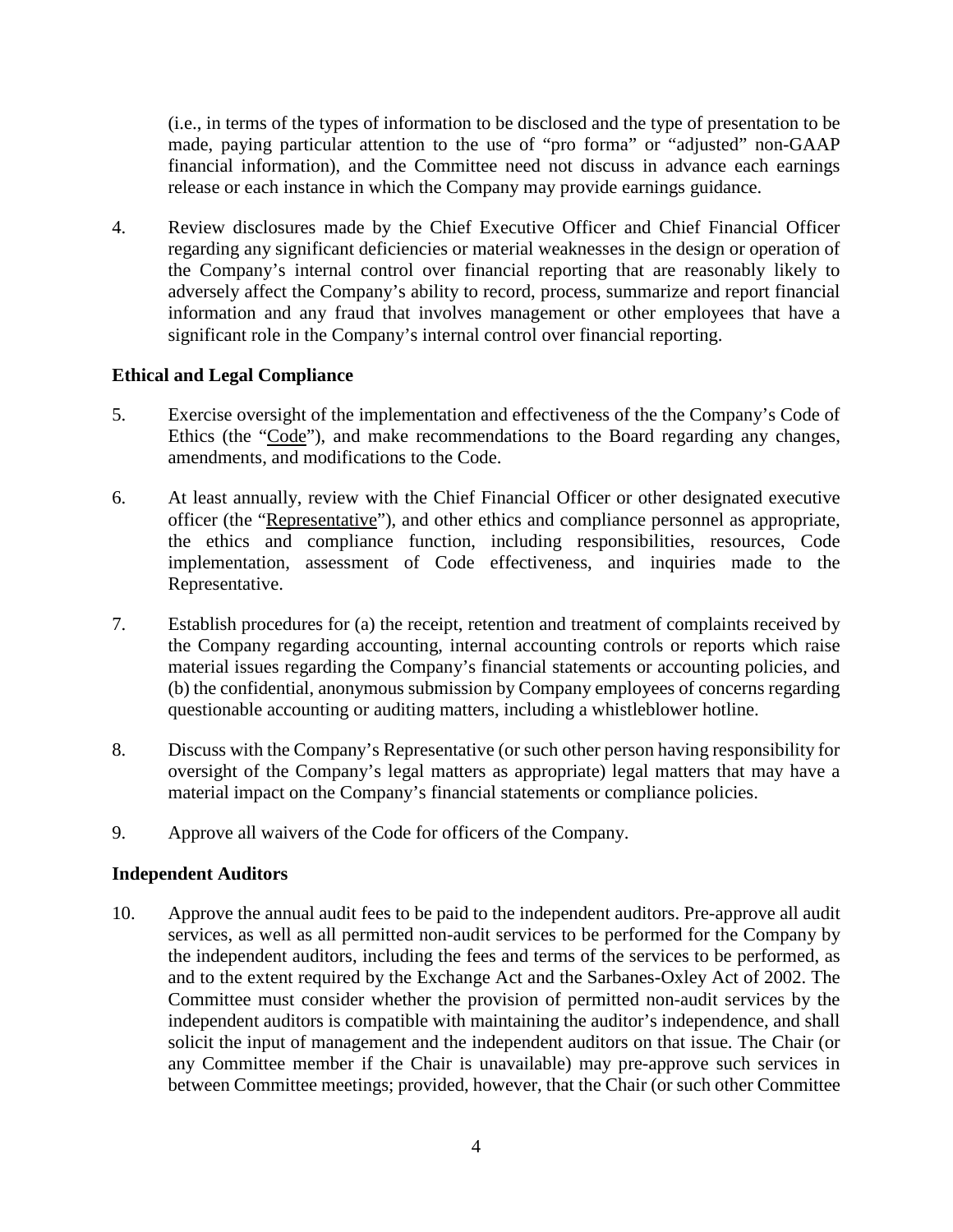member) must disclose all such pre-approved services to the full Committee at the next scheduled meeting.

- 11. Appoint or replace, determine the compensation of and oversee the Company's independent auditors (including resolution of disagreements between management and the independent auditor regarding financial reporting) for the purpose of preparing or issuing an audit report or related work. As part of its oversight function, the Committee shall resolve any disagreements between management and the independent auditors regarding financial reporting. The Committee also shall propose and approve the discharge of the independent auditors when circumstances warrant.
- 12. At least annually, obtain and review a report by the independent auditors describing (a) the audit firm's internal quality-control procedures, (b) any material issues raised by the most recent internal quality-control or peer review of the audit firm or by any inquiry, review or investigation by governmental or professional authorities (including the Public Company Accounting Oversight Board), within the last five years, respecting one or more independent audits carried out by the audit firm and any steps taken to address any such issues, and (c) the auditor's independence and all relationships between the audit firm and the Company.
- 13. After reviewing the independent auditors' report referred to in paragraph 12 above and such auditors' work throughout the year, annually evaluate the qualifications, performance and independence of the independent auditors, including a review and evaluation of the lead partner on the audit, taking into account the opinions of management and the Company's internal auditors. As part of this independence review, the Committee will verify the rotation of the lead, concurring and other audit partners as required by law and review and discuss with the independent auditors all significant relationships they have with the Company that could impair the auditors' independence. The Committee also should periodically consider whether, in order to ensure continuing auditor independence, there should be regular rotation of the independent auditor. The Committee shall present its conclusions with respect to the independent auditors to the Board.
- 14. At least annually, discuss with the independent auditors, out of the presence of management if deemed appropriate:
	- The overall scope, planning and staffing of the annual audit.
	- The matters required to be discussed by Statement on Auditing Standards No. 61, as amended, relating to the conduct of the audit.
	- Any audit problems or difficulties, and management's response, including a discussion regarding: (a) any restrictions on the scope of the independent auditors' activities or on access to requested information, (b) any significant disagreements with management, (c) any accounting adjustments that were noted or proposed by the independent auditors but were "passed" (as immaterial or otherwise), (d) any communications between the independent audit team and the independent auditors' national office respecting auditing or accounting issues presented by the engagement, (e) any "management" or "internal